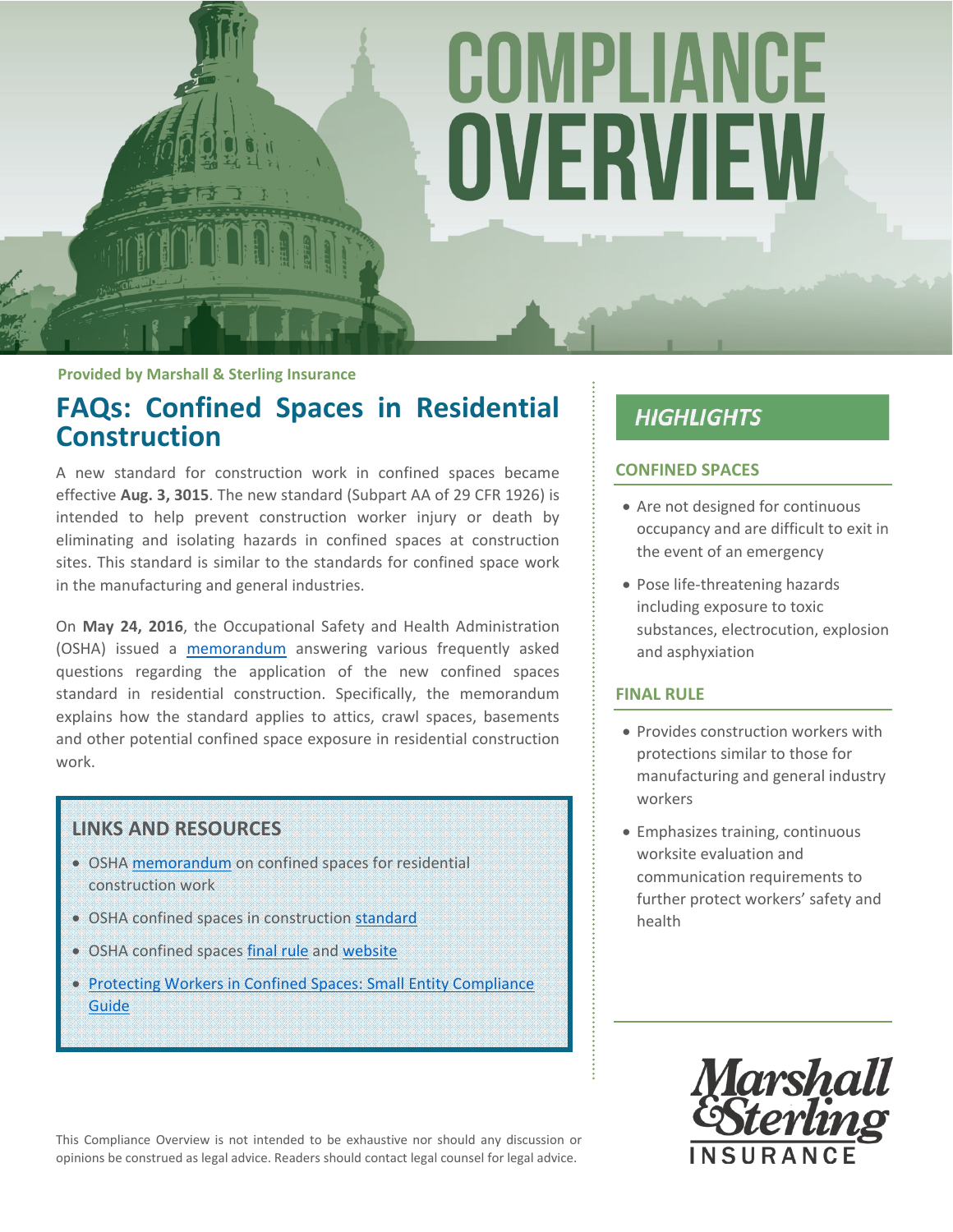#### **GENERAL QUESTIONS ON ATTICS, CRAWL SPACES AND BASEMENTS**

*In some residential home building projects, the home builder constructs multiple homes with the same or similar basic configuration. If the presence or absence of any potential hazard in an attic, crawl space or basement is known, does the standard require a competent person to examine each attic,* crawl space or basement in each home to make a determination as to whether the space is a permit*required confined space?*

No. The standard requires a competent person to identify all permit‐required confined spaces in which employees may work "through consideration and evaluation of the elements of that space, including testing as necessary." 1926.1203(a). If a competent person can reliably determine whether attics, crawl spaces or basements with the same or similar configuration contain one of the hazards or potential hazards listed in response to Question 2 without physically inspecting each of the spaces, the competent person need not physically examine each space to make the identification required under 1926.1203(a).

## *Does the mere presence of a physical hazard, electrical equipment, animals or water in an attic, crawl space or basement (before steps are installed) make the space a permit‐required confined space under the standard?*

No. However, permit‐required obligations are triggered if:

- The physical hazard is not isolated (see 1926.1203(g)) or if there is potential employee exposure to the physical hazard. Note that not all unsafe conditions constitute "physical hazards," which the standard defines as only those conditions that could impede an entrant's ability to exit the space without assistance;
- An entrant has exposure to a serious hazard associated with the electrical equipment, such as an exposed live conductor, and the exposure could impede the entrant's ability to exit the space without assistance, would the presence of electrical equipment make the attic, crawl space or basement (before steps are installed) a permit‐required confined space; or
- The animals posed a physical hazard, as defined by the standard.

## *Are attics, crawl spaces or basements (before steps are installed) containing utility service lines (e.g., water, natural gas, fuel oil, sewage, steam and electric power) that pass through them always considered to be permit‐required confined spaces?*

No. If utility services pass through attics, crawl spaces or basements (before steps are installed) that are confined spaces, the inherent hazards of the material flowing through the service lines do not have to be considered in the permit space determination unless it is reasonably foreseeable that a rupture or leak could occur such that the contents of the service lines could cause a serious safety or health hazard that could impede an entrant's ability to exit the space without assistance.

#### **SPECIFIC QUESTIONS ON ATTICS**

#### *Are all attics in a residential home considered confined spaces under the standard?*

No. A confined space is a space that (1) is large enough and so configured that an employee can bodily enter it; (2) has limited or restricted means for entry and exit; and (3) is not designed for continuous employee occupancy. All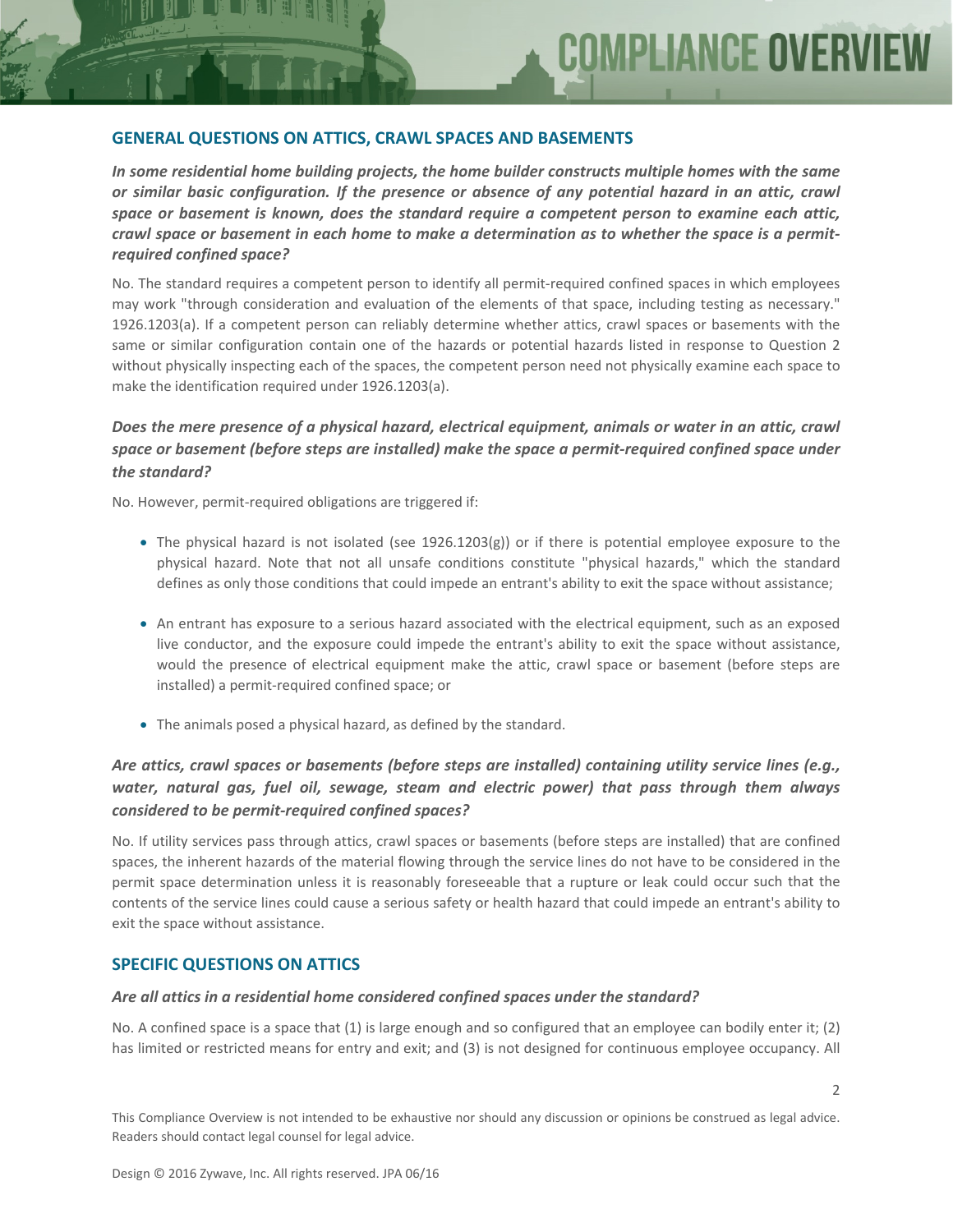three criteria must be met for an attic to be considered a confined space. In many instances, an attic will not be considered a confined space because there is not limited or restricted means for entry and exit. For example, attics with a permanent, full-size doorway and/or stairwell access would rarely meet the definition of a confined space, provided that there are no other impediments to egress. An attic under construction where there is no drywall in place would also not have limited or restricted means for entry or exit and would not be considered a confined space.

**COMPLIANCE OVER** 

#### *Are attics that are confined spaces generally considered permit‐required confined spaces?*

No. Attics that are determined to be confined spaces would generally not be permit‐required confined spaces because they typically do not contain the types of hazards or potential hazards that make a confined space a permit-required confined space (see response to Question 2).

#### Does the presence of a fall hazard alone in an attic make an attic a permit-required confined space?

No. A fall hazard in an attic—such as falling through the drywall of the attic—could cause a serious injury. However, fall hazards within an attic would not generally impede the ability of an entrant to exit the space without assistance and therefore would not trigger the permit-required confined space requirements. OSHA notes that even though permit-required confined space requirements would not be triggered in this situation, employers would still be obligated to protect their employees from fall hazards—as appropriate and required—when they are working in an attic where fall hazards exist.

#### *Does the presence of asbestos in an attic make the attic a permit‐required confined space?*

No. Asbestos would not trigger the permit-required confined space requirements of the standard. However, if asbestos were present in an attic, an employer would need to follow any applicable requirements of OSHA's asbestos standards.

## *In the residential home building industry, frequently an employee will need to perform a final* inspection of an attic before turning over a home to a homeowner. This inspection is often of limited *duration. Does this inspection constitute an "entry" into a permit‐required confined space under the standard if there is no reasonably foreseeable hazard present?*

No. A final inspection of an attic would rarely constitute an "entry" because even if an attic were a confined space, it would not normally contain any of the hazards or potential hazards that would trigger the permit-required confined space requirements of the standard: (1) contains or has the potential to contain a hazardous atmosphere; (2) contains a material that has the potential for engulfing an entrant; (3) has an internal configuration such that an entrant could be trapped or asphyxiated by inwardly converging walls or by a floor which slopes downward and tapers to a smaller cross‐section; or (4) contains any other recognized serious safety or health hazard (see 1926.1202). An entry employer may rely on a competent person's expertise and experience in determining whether the presence of such a hazard or potential hazard is reasonably foreseeable during such an inspection or any other time when it is necessary to enter into an attic that is a confined space. If the attic is a permit-required confined space, the employer must comply with the permit-required confined space provisions of the standard whenever there is an entry, regardless of the duration of the entry.

The same analysis would apply to other inspections conducted by employees either at the outset of a construction project or as the project progresses. If there is no reasonably foreseeable hazard or potential hazard present in an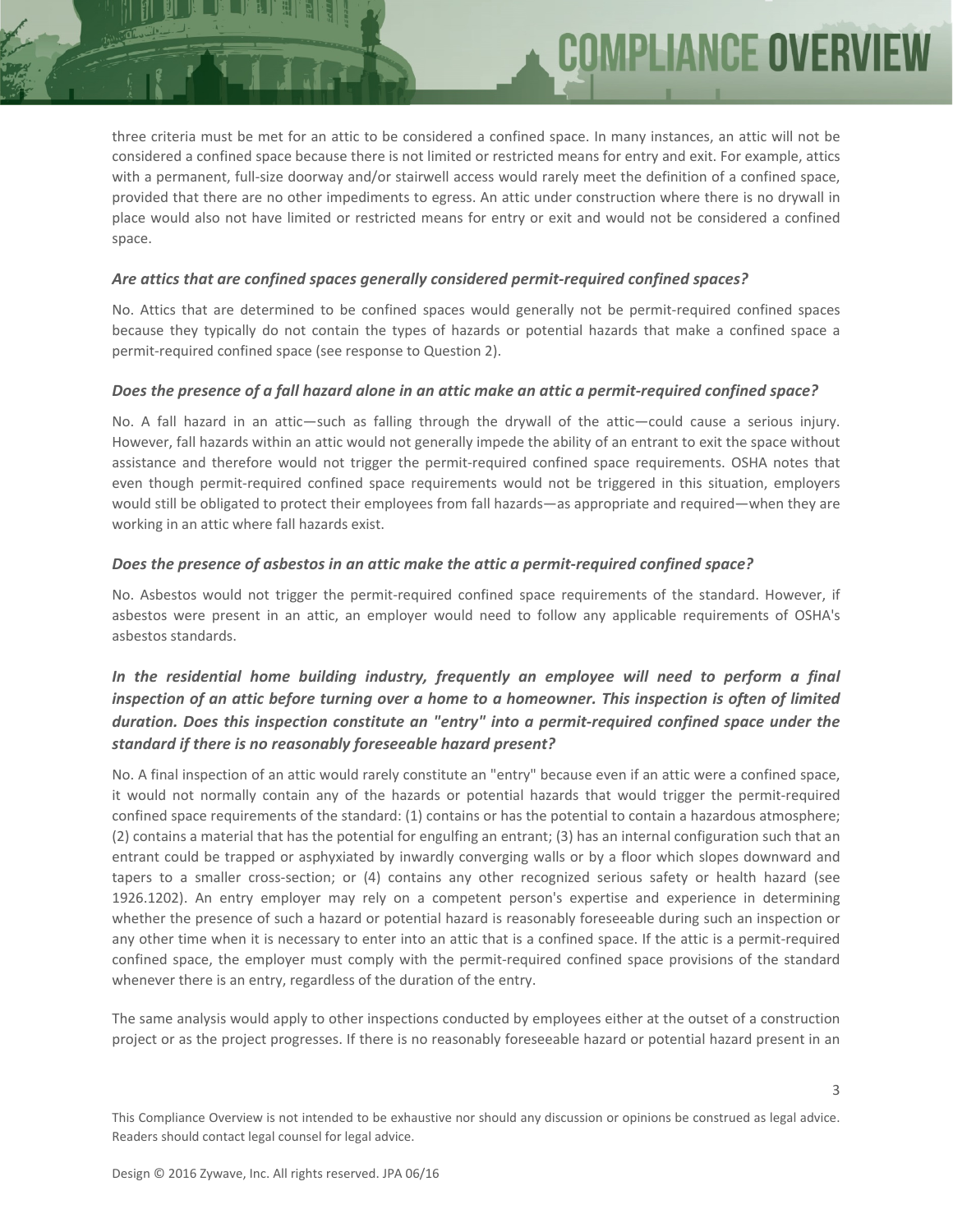**COMPLIANCE OVER** 

## How hot must it be in an attic that is a confined space for the attic to be considered a permit-required *confined space under the standard?*

Extreme heat can be considered a serious physical hazard in attics such that the attics could be considered permitrequired confined spaces. OSHA has not quantified how hot it must be to trigger the permit‐required confined space requirements. However, the heat must be so extreme that it could potentially impede an entrant's ability to exit the attic without assistance. Factors that the agency would consider are (1) the temperature of the space while work is performed, (2) the nature and duration of the tasks performed in the heat, and (3) whether the entrant is acclimatized to work in extreme heat. A short-duration, light-duty task performed in a hot attic would typically not constitute a physical hazard triggering the permit‐required confined space requirements. In addition, measures to control the heat in an attic (e.g., use of a fan) will be considered by the agency in determining whether a serious hazard exists in the first instance.

## *Many new residential homes are constructed with pull‐down stair access to the attics, often referred to as "disappearing attic stairways." For attics that use this type of stair access, would OSHA consider the attics to be confined spaces?*

Whether an attic with pull-down stair access would be considered a confined space depends on whether the configuration of the stairs impedes the ability of employees to exit the space. Ladder-like pull-down stairs that require employees to ascend/descend hand‐over‐hand, limit egress and could therefore render an attic a confined space. An attic that can be accessed via pull-down stairs that resemble the structure of a stationary stairway and do not require an employee to ascend/descend hand‐over‐hand would not be considered a confined space if there are no impediments to egress.

## *During some residential home building projects, employees may be performing work activities in an attic with no atmospheric or physical hazards present. However, after starting work, another crew of employees may perform activities outside of the space (e.g., painting or staining parts of a home outside of the attic) that could impact conditions in the attic. Does the performance of duties outside of an attic typically turn a "confined space" into a "permit‐required confined space"?*

No. The performance of duties outside of an attic would only turn a "confined space" into a "permit‐required confined space" if the work outside of the attic could create a hazardous atmosphere or physical hazard in the attic that could impede the ability of an entrant to safely exit the space without assistance. It would be rare for this to occur in the residential home building environment. For example, the use of portable power tools outside of an attic will rarely, if ever, create a noise hazard that would impede the ability of an entrant to safely exit the attic without assistance. Similarly, performing painting and staining outside of an attic will rarely create a hazard that would impede the ability of an entrant to safely exit an attic without assistance. However, using certain high VOC (volatile organic compound) solvents in paint thinners or in floor stripping could potentially create a hazardous atmosphere in an adjacent attic or other confined space.

## *During remodeling work on residential homes, the remodelers will often need to enter a confined space to assess certain aspects of the construction of the home (electrical wiring, location of plumbing*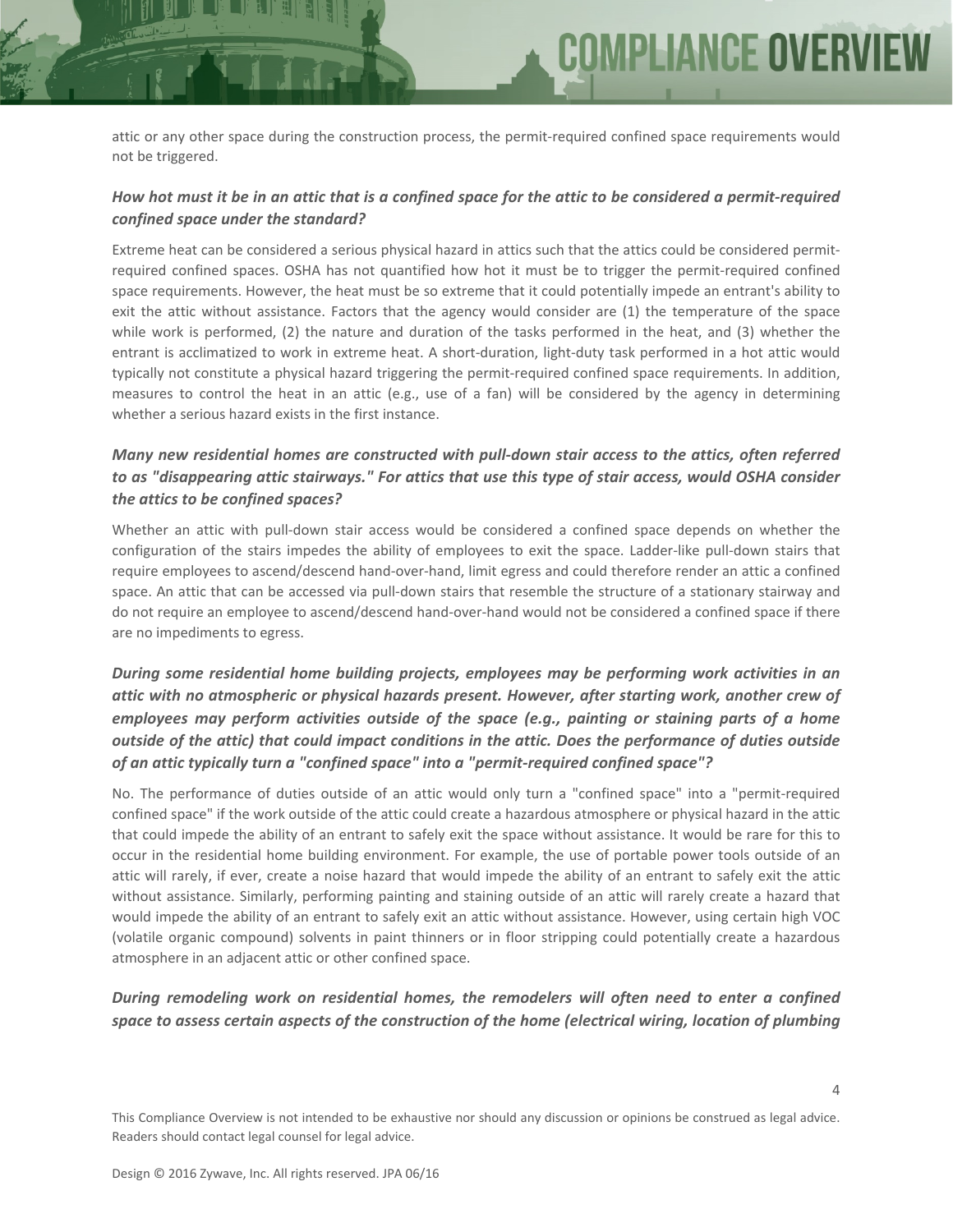## *lines, etc.). Do employees performing this initial assessment have to follow the permit‐required confined space requirements of the standard?*

A competent person must assess these spaces to determine whether they are permit‐required confined spaces prior to any entry. The employer will only need to follow the requirements of a permit‐required confined space program if, based on the competent person's assessment, the employer has reason to believe the space is a permit-required confined space. It would be rare that a remodeler would need to follow the permit-required confined space requirements in this situation because most confined spaces in a residential home will not contain the hazards that would trigger the permit‐required confined space provisions: (1) contains or has the potential to contain a hazardous atmosphere; (2) contains a material that has the potential for engulfing an entrant; (3) has an internal configuration such that an entrant could be trapped or asphyxiated by inwardly converging walls or by a floor which slopes downward and tapers to a smaller cross-section; or (4) contains any other recognized serious safety or health hazard (see 1926.1202).

## If an HVAC unit in an attic that is a confined space needs repair, requiring a contractor to enter the attic to perform certain activities to fix the unit, is that entry into the attic covered by OSHA's Confined *Spaces in Construction Standard?*

No, provided the repair is considered maintenance work on the unit (covered by the general industry standards) such as adjusting existing equipment or replacing component parts in kind. However, upgrading the HVAC system or its component parts would be considered construction work covered by the standard. This would also be the case for any other piece of equipment in an attic that is a confined space.

*Some attics in residential homes are accessed through standard door openings, which include the following dimensions:*

| 24" x 80"       | $32''$ x 79"    | $36''$ x 78"    | $38''$ x $82''$ | 64" x 80" | 74" x 96" |
|-----------------|-----------------|-----------------|-----------------|-----------|-----------|
| $30''$ x $80''$ | $32''$ x $80''$ | $36''$ x 79"    | $42''$ x $80''$ | 68" x 80" |           |
| $32''$ x 78"    | $34''$ x $80''$ | $36''$ x $80''$ | 60" x 80"       | 72" x 80" |           |

## *For attics with entry doors of standard dimensions, such as those listed above, would OSHA consider the attics to be confined spaces under the standard, assuming there are no other impediments to access/egress on or around the entrance?*

No. Attics with full-sized doors at least 2 feet in width and 6 feet, 6 inches in height would not meet the definition of a confined space, provided the path to the entrance and area around the entrance are kept clear of structural or temporary impediments to egress.

## *Is the contractor who creates a permit‐required confined space responsible for placing a warning sign* on or around the entrance to the space warning of the existence of a permit-required confined space?

Only an employer that should reasonably anticipate that the employees it directs may enter a permit‐required confined space is required to post a sign or other equally effective means to warn employees of the location of and danger posed by the permit‐required confined space. For example, if a contractor affixes drywall to the roof trusses of a residential home and creates a confined space, that contractor is not required to post a warning sign that the attic constitutes a permit-required confined space, unless (1) the attic meets the criteria of a permit-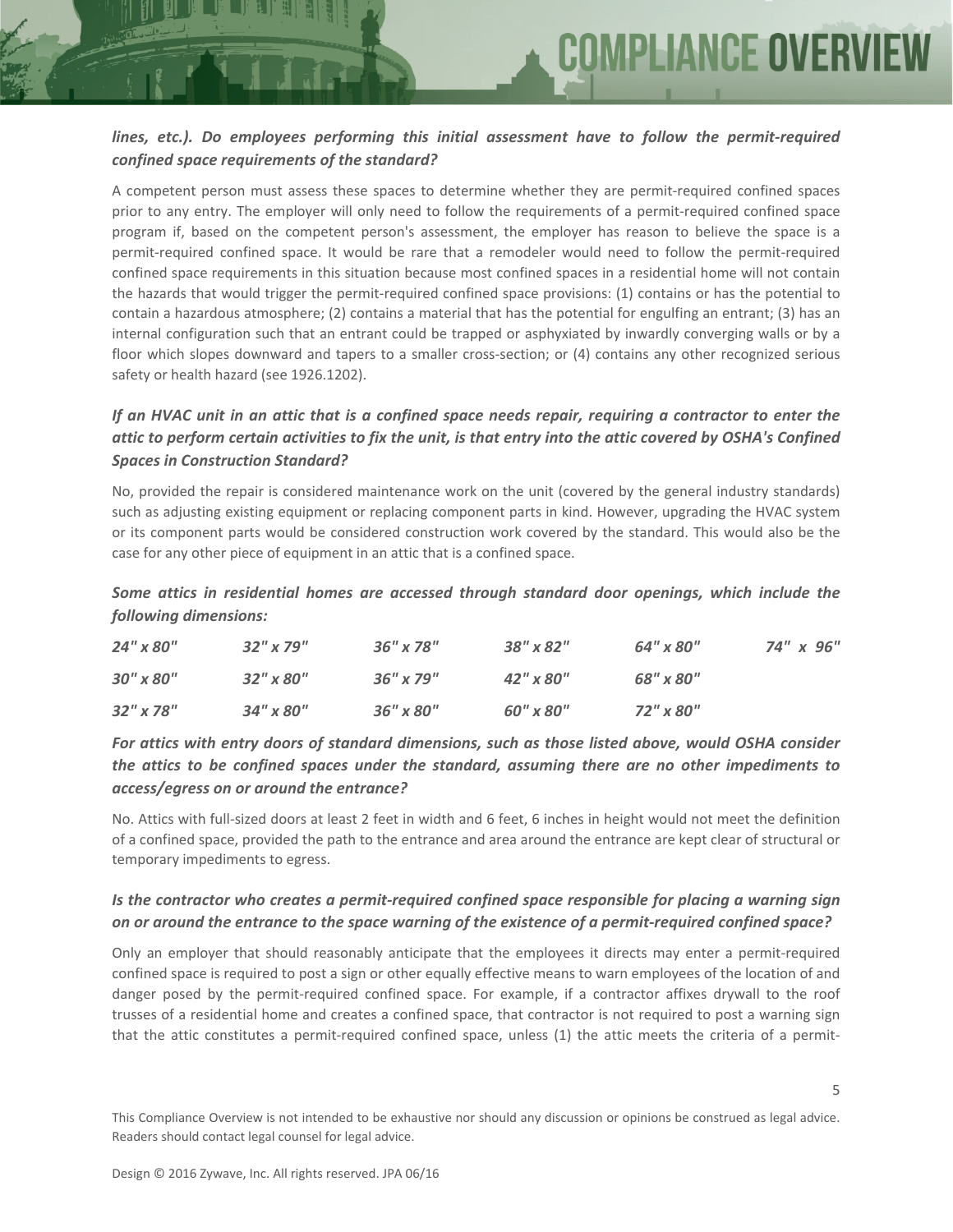required confined space, and (2) the contractor should reasonably anticipate that the employees it directs may enter the attic.

**COMPLIANCE OVER** 

#### *Is the permit for a permit‐required confined space required to be posted?*

No. However, the permit must be "made available" at the time of entry to all authorized entrants or their authorized representatives. This requirement to make the permit available could be met by posting the permit or by "any other equally effective means" (see 1926.1205(c)).

#### **SPECIFIC QUESTIONS ON BASEMENTS**

*Is a basement in a residential home that is designed for continuous occupancy by a homeowner a confined space under the standard?*

No, provided the basement is configured as designed (e.g., has permanent stairs, walk‐out entry/exit, or egress window installed).

Before a set of stairs is installed in a residential home into a basement, home builders may access the *space through a walk‐in door to/from the outside (i.e., walk‐out basement). Under these circumstances, would the basement be considered a confined space?*

No. Provided there is a door to/from the outside to the basement, the basement would not be considered a confined space as there would not be limited or restricted means of egress.

## In some homes, before a set of stairs is installed into a basement, home builders may access the space *through a basement egress window that complies with Section R310 of the 2012 or 2009 International Residential Code. Under these circumstances, would the basement be considered a confined space?*

No. If the basement has an egress window that meets the specifications of Section R310 of the 2012 or 2009 International Residential Code, the basement would not be considered a confined space as there would not be limited or restricted means of egress to and from the basement.

#### **OTHER SPACES IN RESIDENTIAL HOMES**

*There are some spaces in a residential home that may technically meet the definition of a confined space, but there is no reasonably foreseeable hazard within the space that could impede an* employee's ability to exit the space without assistance. Examples of this would be a small pantry or a *small space underneath a stairwell in a home. Are these spaces considered permit‐required confined spaces under the standard?*

No. Even if the space is a confined space (see response to Question 1), if there is no reasonably foreseeable hazard or potential hazard within a space that could impede an entrant's ability to safely exit the space without assistance (see response to Question 2), then a residential home builder would not be required to consider the space a permit-required confined space under the standard. A residential home builder may rely on a competent person's experience and expertise in determining whether any such hazard or potential hazard in a space is reasonably foreseeable.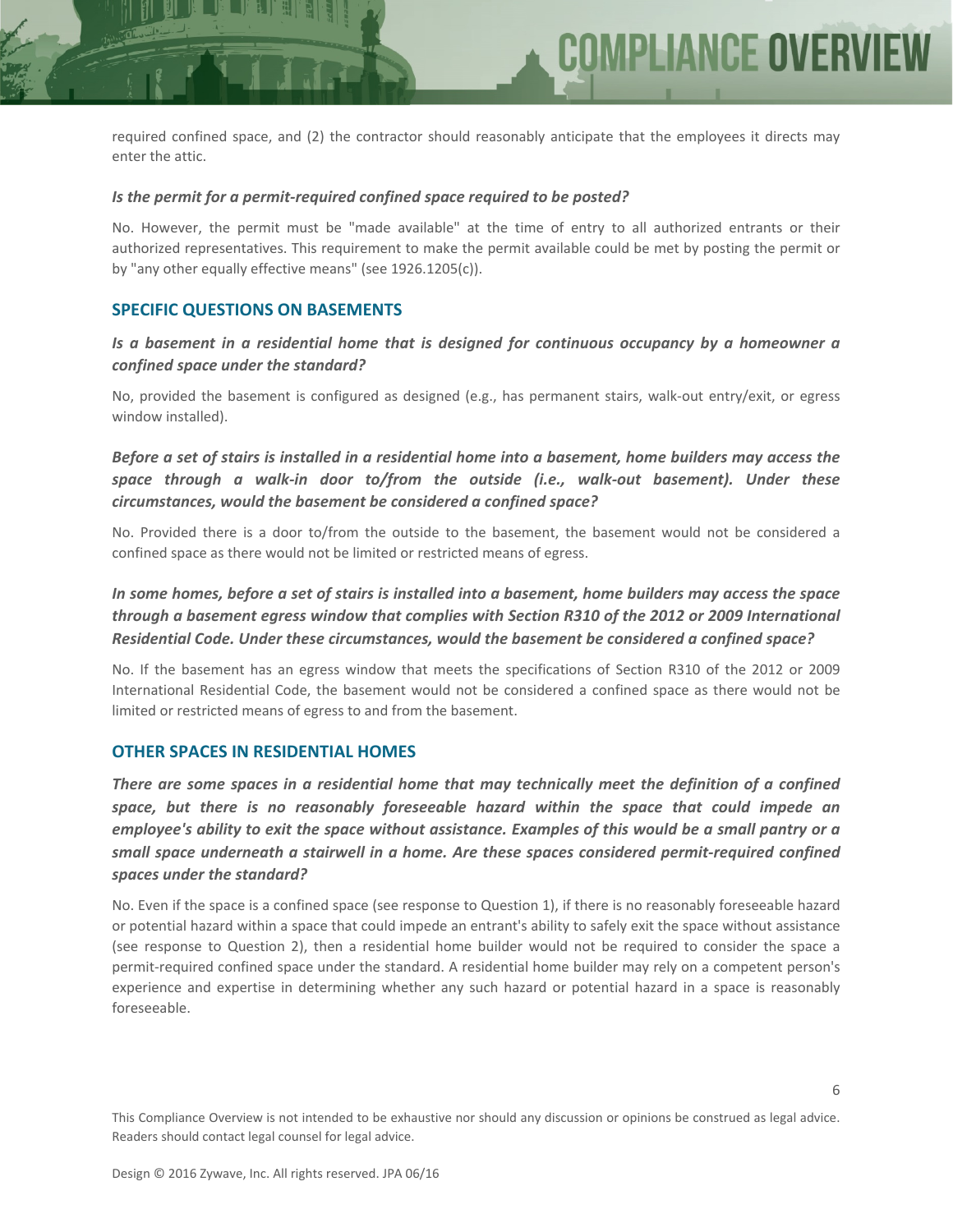#### **MULTI‐EMPLOYER COMMUNICATION PROVISIONS**

*Do the multi‐employer communication requirements of 1926.1203(h)(1) of the standard apply to host employers that do not have employees who work on the worksite?*

No. The requirements only apply to host employers with employees who work at the worksite, regardless of when those workers are at the site.

#### *Under the standard, is the host employer required to perform a separate assessment of all spaces to gather the information required by this paragraph?*

No. The standard only requires the host employer to communicate the information in paragraph (h)(1) if it is known by the host employer. The standard does not require the host employer to perform a separate assessment to gather the information. In addition, the communication provisions only require host employers to convey the information to the controlling contractor through reasonable means. There is no requirement in the standard for the host employer to verify that the information has been received by the controlling contractor or transmitted to entry employers by the controlling contractor. A host employer that has the information in paragraph (h)(1) need only communicate the information to the controlling contractor one time to satisfy the requirements of the standard. Additional communications will only be required if the host employer gains additional information not included in the original communication.

## *Are host employers/controlling contractors responsible for compliance with the permit‐required confined space program provisions of the standard if they have no reason to anticipate that the employees they direct will enter a permit‐required confined space?*

No. However, these employers must nonetheless (1) take effective measures to ensure that the employees they direct do not enter any known permit spaces (see 1926.1203(c)), and (2) comply with 1926.1203(h). Otherwise, only employers that should reasonably anticipate that the employees they direct may enter a permit space are responsible for compliance with the permit-required confined space requirements of the standard. For example, employers that will not direct any employees to enter a confined space are not required to comply with the following provisions of the rule: permit-required confined space program (1926.1204), permitting process (1926.1205), entry permit (1926.1206), training (1926.1207), duties of authorized entrants, attendants, and entry supervisors (1926.1208-1210), and rescue and emergency services (1926.1211).

## *Can a residential home builder serving as a host employer or controlling contractor perform a single communication (whether from a host employer to a controlling contractor or from a controlling contractor to an entry employer) to fulfill its obligations under 1926.1203(h) of the standard provided* there are no expected deviations in the presence or absence of potential hazards in a confined space in *a home?*

Yes. The standard does not require multiple communications of the information in paragraph (h) between employers on a residential home building site (whether at a single home building site or a site with multiple homes being constructed) where the potential hazards of confined spaces remain the same or substantially the same as long as any minor differences between the spaces are not relevant to which provisions of the standard apply to the spaces. However, if a host employer or controlling contractor learns of new information relevant to assessing the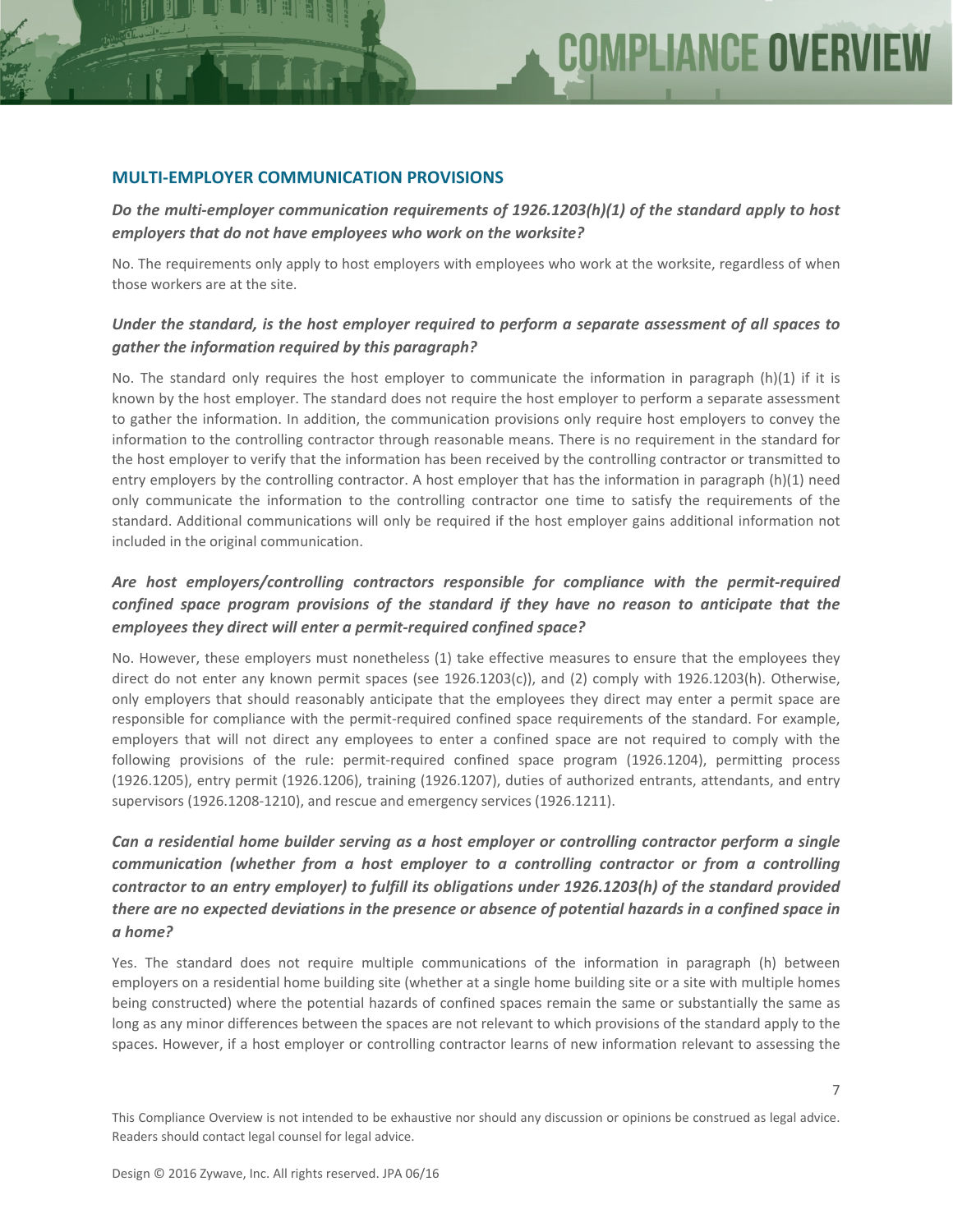space under the standard after an initial communication, the host employer or controlling contractor would need to convey the new information in a subsequent communication.

**COMPLIANCE OVER** 

## *Does 1926.1203(h) necessarily require entry employers to communicate the specified information* before and after each time an employee goes into an attic, basement or crawl space that is a permit*required confined space?*

No. An entry employer must communicate the information required under 1926.1203(h)(3) before "entry operations" begin, and it must communicate the information required under 1926.1203(h)(5) after "entry operations" have ended. Entry employees may go in and out of the space multiple times while completing the tasks identified on the permit without making additional communications, as long as the entry employer maintains control over the space between the pre-entry and post-entry communications required under 1926.1203(h)(3) and (h)(5). In addition, a single pre‐entry communication could address entry operations in multiple spaces under 1926.1203(h)(3) and a single post‐entry communication could address multiple entry operations under 1926.1203(h)(5), provided each space has its own permit and is addressed in the communication.

#### *Do the communication provisions in 1926.1203(h) apply to non‐permit confined spaces?*

No. These provisions only apply to permit-required confined spaces. Employers who have confined spaces—but not permit‐required confined spaces—are under no obligation to follow the communication requirements of the standard.

#### *Does the exchange of information set forth between employers in 1926.1203(h) have to be in writing?*

No. OSHA does not specify how the information is to be exchanged. The agency will deem it sufficient for each employer to provide the necessary information through any appropriate mechanism. The information exchange requirements can be oral. There is no requirement in the standard for written communications between employers on multi-employer worksites.

## *If an employer chooses to exchange the required information in writing under 1926.1203(h), can the written communication be informal?*

Yes. While the exchange of information does not have to be in writing, some employers may choose to establish a mechanism for a written exchange. The written exchange does not have to be formal. It can be performed through email, text message or other informal means, so long as the required information is provided.

## *Under 1926.1203(h), is the controlling contractor under any obligation to enter a space to get information to relay to a host employer or entry employer?*

No. A controlling contractor only needs to obtain information on permit-required confined spaces from the host employer and entry employer(s) and provide this information and other known information on permit-required confined spaces to a host employer or entry employer. The standard does not require a controlling contractor to enter spaces to gather information.

## *On multi‐employer worksites, is every employer responsible under 1926.1203(a) to assess the worksite to determine the location and presence of confined spaces and information about permit‐required confined spaces?*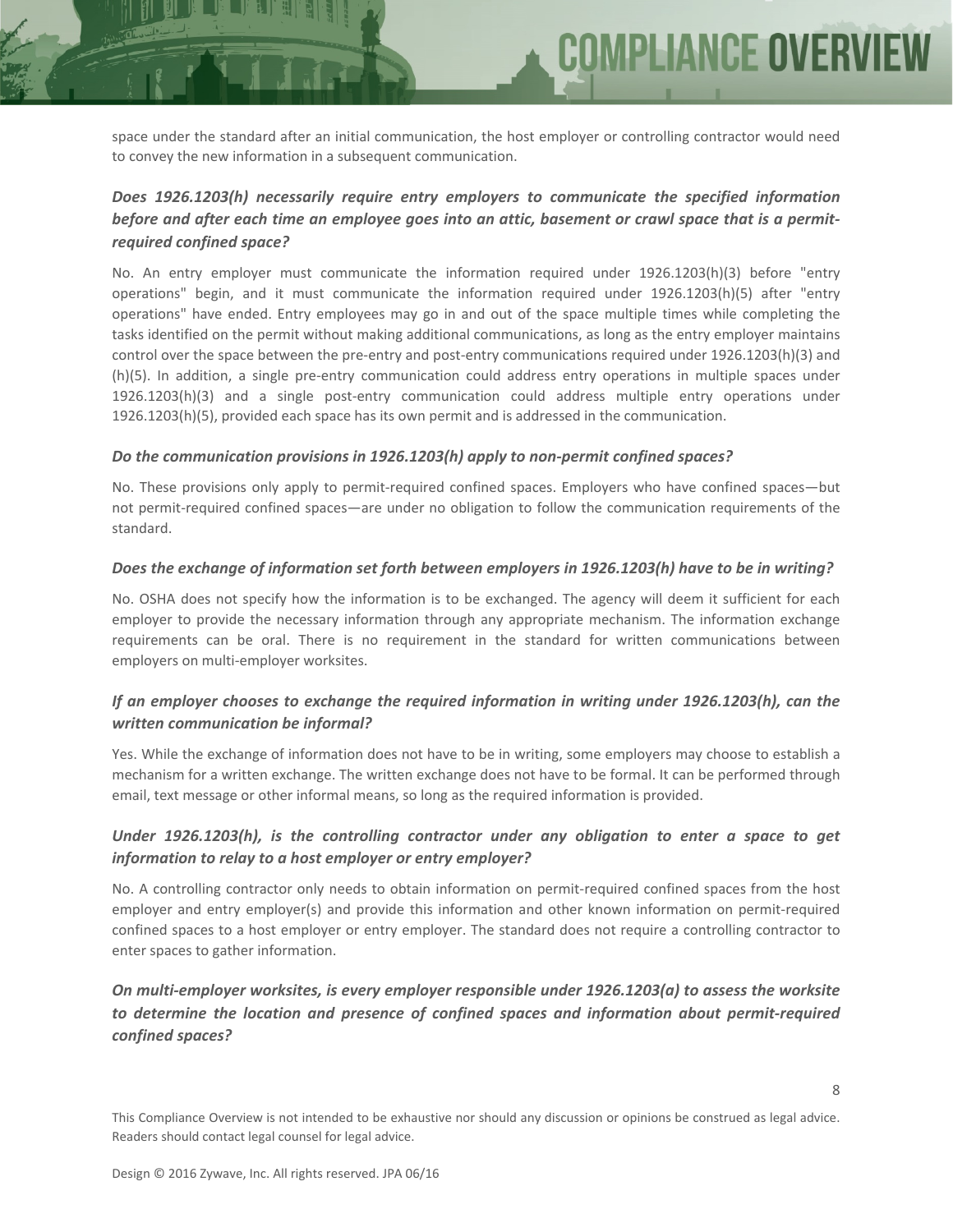No. Only employers that should reasonably anticipate that the employees they direct may enter confined spaces are required to perform this assessment. For host employers and controlling contractors that have no reason to anticipate that the employees they direct may enter confined spaces, there is no obligation to perform this initial assessment of the worksite.

COMPLIANCE OVER

## **APPLICATION OF THE STANDARD**

#### *Can an entry supervisor also serve as an attendant during an entry into a permit‐required confined space?*

Yes. An entry supervisor also may serve as an attendant or as an authorized entrant, as long as that person is trained and equipped as required by the standard for each role he or she fills.

#### *Is guarding by location an acceptable form of isolation under the standard?*

Yes. Guarding by location—that is, configuring the space or equipment in the space to eliminate employee exposure to the hazard—is an acceptable form of isolation under the standard.

## *OSHA has identified "noise" as a potential physical hazard. What noise level must be reached in order to constitute a physical hazard such that the permit‐required confined space requirements apply?*

There is no specific threshold noise level that must be reached in order for noise to constitute a physical hazard triggering the permit‐required confined space requirements. However, the noise must be so extreme that it could impede an entrant's ability to safely exit the space without assistance. In most instances, noise levels below the eight-hour TWA permissible exposure limit for noise in construction of 90 DBA would not constitute a physical hazard triggering the permit‐required confined space requirements.

## *If engineering and administrative controls cannot be implemented in a residential homebuilding project to address potential noise exposures, is it acceptable for a residential home builder to rely on personal protective equipment to address noise exposures for purposes of the standard?*

Yes. A residential home builder may rely on personal protective equipment to address a noise hazard for purposes of complying with the standard so long as the personal protective equipment itself does not serve to impede the ability of an entrant to safely exit the space without assistance.

## If a competent person determines that a confined space in a residential home does not contain or have *the potential to contain a hazardous atmosphere, would an entry employer need to conduct atmospheric testing of the space before an entry and provide for continuous monitoring of the space during the entry?*

No. If a confined space does not contain or have the potential to contain a hazardous atmosphere, an entry employer is not required to perform atmospheric testing or atmospheric monitoring.

## *In determining whether a space has limited means of egress such that it would be considered a confined space, does the size of the entry employee matter?*

No. Whether a space has limited means of egress is a fact-dependent determination based on the size of the entrance and the configuration of the inside of the space. It is not dependent on the size of an entry employee.